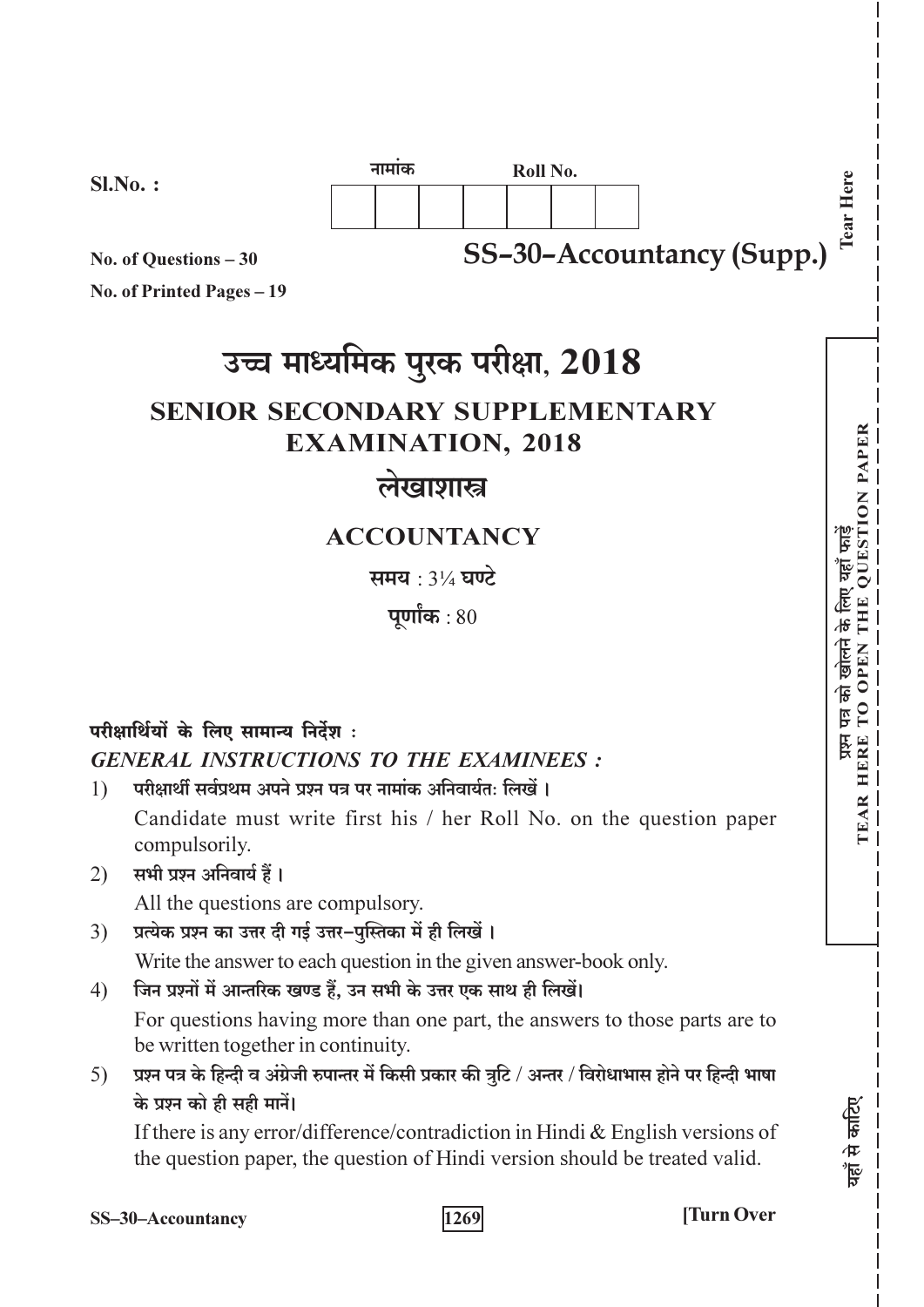- यह प्रश्न पत्र दो खण्डों में विभक्त है अ और ब।  $6)$  $i)$ 
	- खण्ड 'अ' सभी छात्रों के लिए अनिवार्य है।  $\ddot{\text{ii}}$
	- खण्ड 'ब' के दो भाग हैं, प्रत्येक भाग में सात प्रश्न हैं। परीक्षार्थी को किसी एक भाग के सभी सात प्रश्नों  $\dddot{\mathbf{u}}$ को हल करना है।
	- This question paper contains two Sections A and B.  $i)$
	- Section 'A' is compulsory for all candidates.  $\ddot{\text{ii}})$
	- Section 'B' has two portions. Every portion has a set of seven questions.  $\dddot{\mathbf{u}}$ ) Candidate can attempt only a set of seven questions of any one portion.

| 7)       | खण्ड                    | х.<br>प्रश्न संख्या |           | अंक प्रत्येक प्रश्न       |
|----------|-------------------------|---------------------|-----------|---------------------------|
|          | $\mathbf{H}$            | $1 - 8$             |           | $\mathbf{1}$              |
|          |                         | $9 - 14$            |           |                           |
|          |                         | $15 - 21$           |           | $\frac{2}{4}$             |
|          |                         | $22 - 23$           |           | 6                         |
|          | $\overline{\mathbf{d}}$ | $24 - 25$           |           | $\mathbf 1$               |
|          |                         | 26-27               |           | $\overline{2}$            |
|          |                         | 28-29               |           | $\overline{4}$            |
|          |                         | 30                  |           | 6                         |
|          |                         |                     | अथवा      |                           |
|          |                         | $24 - 25$           |           | $\,1$                     |
|          |                         | $26 - 27$           |           | $\overline{c}$            |
|          |                         | 28-29               |           | $\overline{4}$            |
|          |                         | 30                  |           | 6                         |
|          | <b>Section</b>          | Q. Nos.             |           | <b>Marks</b> per question |
|          | $\mathbf{A}$            | $1 - 8$             |           | $\mathbf{1}$              |
|          |                         | $9 - 14$            |           | $\overline{2}$            |
|          |                         | $15 - 21$           |           | $\overline{4}$            |
|          |                         | $22 - 23$           |           | 6                         |
|          | $\, {\bf B}$            | 24-25               |           | $\mathbbm{1}$             |
|          |                         | $26 - 27$           |           | $\overline{c}$            |
|          |                         | 28-29               |           | $\overline{4}$            |
|          |                         | 30                  |           | 6                         |
|          |                         |                     | <b>OR</b> |                           |
|          |                         | $24 - 25$           |           | $\mathbf{1}$              |
|          |                         | 26-27               |           | $\overline{2}$            |
|          |                         | 28-29               |           | $\overline{4}$            |
|          |                         | 30                  |           | 6                         |
| $\Omega$ |                         |                     |           | $\Delta$ .                |

प्रश्न संख्या 22 (खण्ड–अ) तथा 30 (खण्ड–ब) में आन्तरिक विकल्प हैं। 8) There are internal choices in Q. No. 22 (Section-A) and Q. No. 30 (Section-B).

SS-30-Accountancy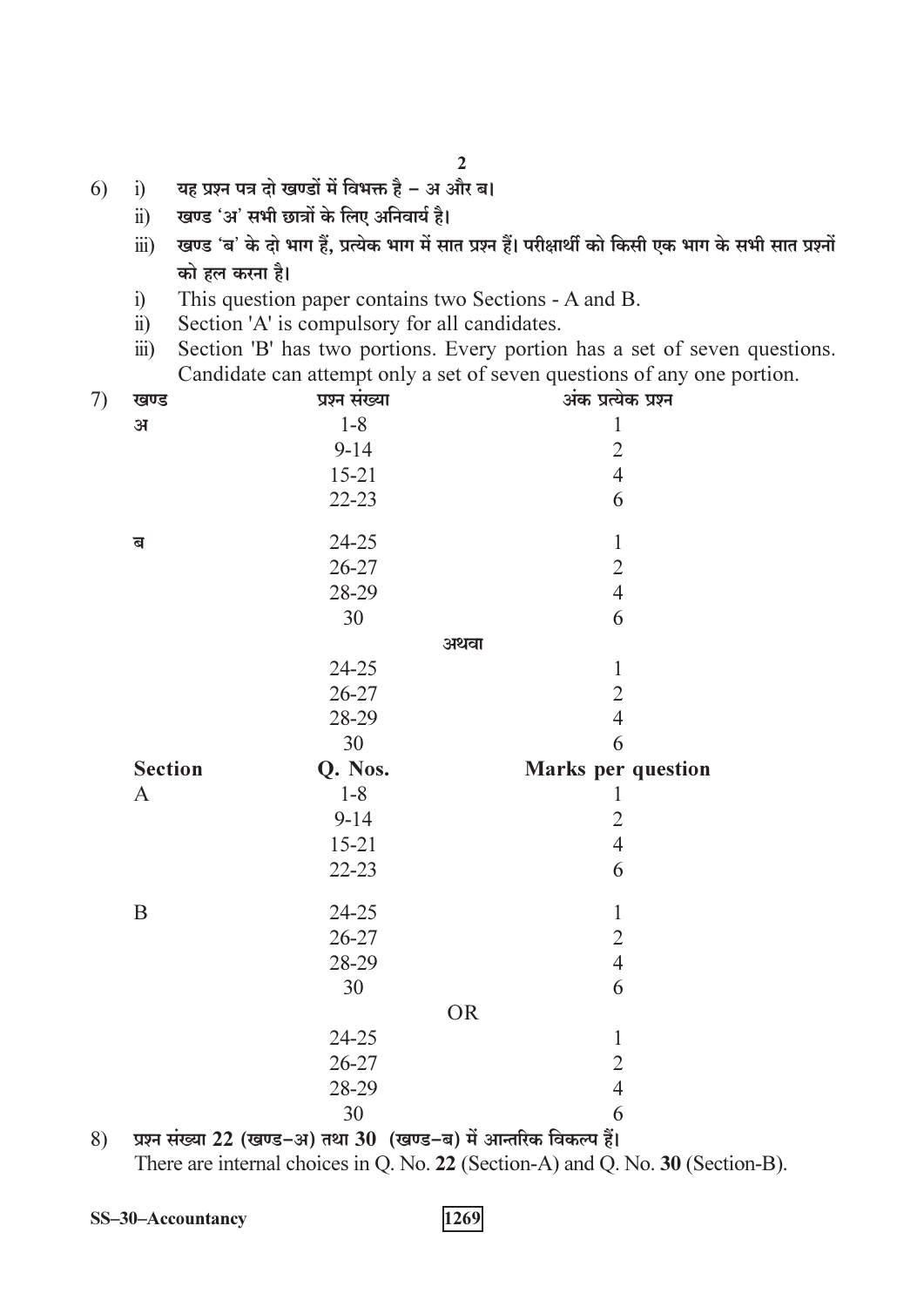### $\overline{3}$

#### खण्ड – अ

### **SECTION - A**

एक साझेदारी फर्म द्वारा लाभ-हानि नियोजन खाता क्यों बनाया जाता है?  $1)$  $[1]$ 

Why Profit and Loss Appropriation Account is prepared by a Partnership firm?

अवकाश ग्रहण करने वाले अथवा मत्तक साझेदार को ख्याति में हिस्सा पाने का अधिकार क्यों होता है?  $2)$ **11** Why a retiring or deceased partner is entitled to a share of goodwill of the firm?

#### मृतक साझेदार के निष्पादक को अदत्त राशि पर ब्याज किस दर से देय होता है?  $3)$  $[1]$

At what rate of interest is payable on the amount remaining unpaid to the executor of deceased partner?

पूजा के अवकाश ग्रहण करने के समय 'कर्मचारी क्षतिपूर्ति संचय के  $\bar{\xi}$  30,000 के विभाजन हेतु जर्नल प्रविष्टि  $\blacktriangleleft$ कीजिए, यदि इसके लिए कोई दावा नहीं है। फर्म में शिवानी, पूजा तथा सुमन तीन साझेदार हैं जिनका लाभ हानि अनुपात 3:2:1 है।  $[1]$ 

Give the journal entry to distribute 'Workmen Compensation Reserve' of  $\bar{\tau}$  30,000 at the time of retirement of Pooja, when there is no claim against it. The firm has three partners Shivani, Pooja & Suman and their profit sharing ratio is  $3:2:1$ .

#### ्फर्म के समापन के समय डूबत ऋण प्रावधान खाते का शेष किस खाते में हस्तांतरित किया जाता है?  $5)$  $[1]$

At the time of dissolution of the firm balance of provision for bad debts  $A/c$  is transferred to which A/c?

#### ऋणपत्रों के समपाश्विंक प्रतिभूति के रूप में निर्गमन की स्थिति में, यदि प्रविष्टि की जाती है तो किस खाते को नामे  $6)$ किया जाएगा?  $[1]$

In the case of issue of debentures as collateral security, if entry is passed, which account will be debited?

SS-30-Accountancy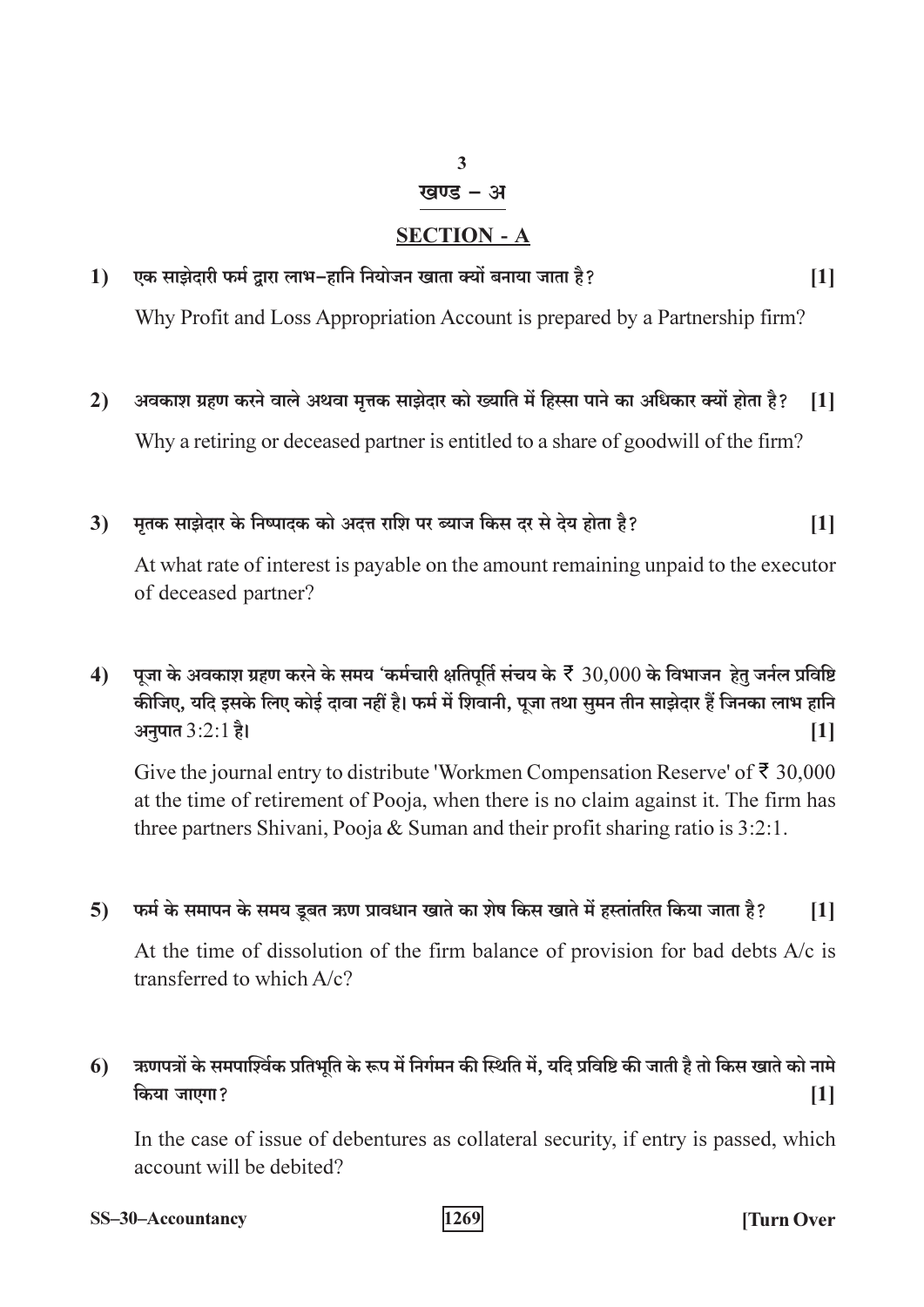$\overline{\mathbf{4}}$ 

्संदीप लि. ने उमेश से ₹  $90.000$  की मशीनरी क्रय की. उसके प्रतिफलस्वरूप उमेश को ₹  $1.00.000$  अंकित  $7)$ मुल्य के 9% ऋणपत्र निर्गमित किये। संदीप लि. की पुस्तकों में ऋणपत्र के निर्गमन की प्रविष्टि कीजिए। [1]

Sandeep Ltd. purchased a machinery from Umesh for  $\bar{\xi}$  90,000. For the consideration of it, issued 9% Debentures with a nominal value of  $\bar{\xi}$  1,00,000 to Umesh. Give a journal entry in the books of Sandeep Ltd. for issue of debentures.

 $[1]$ 

#### संयुक्त साहस का समापन कब होता है? 8)

When dissolution of the Joint Venture is happen?

अनिल व सुनील साझेदार हैं जो लाभ हानि 3:2 में बांटते हैं। उन्होनें लाभों में 1/3 हिस्से के लिए मुकेश को नया  $9)$ साझेदार बनाया। मुकेश ख्याति में अपने हिस्से के लिए ₹ 20,000 नकद, ₹ 30,000 फर्नीचर तथा  $\bar{\mathcal{F}}$   $10.000$  का स्टॉक लाया। फर्म की पस्तकों में आवश्यक जर्नल प्रविष्टियां कीजिए।  $\lceil 2 \rceil$ 

Anil and Sunil are partners sharing profits & losses in the ratio of 3:2. They Admitted Mukesh for  $1/3^{rd}$  share as a new partner. Mukesh brought  $\bar{\xi}$  20,000 in cash, furniture worth ₹ 30,000 and stock worth ₹ 10,000 for his share of goodwill. Give necessary journal entries in the books of the firm.

10) मनीष और गोविन्द कपड़े के क्रय विक्रय करने हेतू संयुक्त साहस में प्रवेश करते हैं और लाभ-हानि को 2:1 के अनुपात में बाटने का निश्चय करते हैं। मनीष ने  $\bar{\xi}$   $1.80,000$  के कपडे खरीदे तथा किराया व बीमे के  $6,000$ चुकाये। गोविन्द ने ₹ 1,00,000 के कपड़े खरीदे तथा खर्चे के 4,000 चुकाए। मनीष ने ₹ 2,50,000 के कपड़े तथा गोविन्द ने  $70,\!000$  के कपड़े बेचे। मनीष की पुस्तकों में संयुक्त साहस खाता बनाइए यह मानते हुए कि सभी साहसी समस्त व्यवहारों का लेखा रखते हैं।  $\lceil 2 \rceil$ 

Manish and Govind entered in joint venture to purchase and sales of cloth and decide to distribute profits or loss in 2:1 ratios. Manish purchased cloth ₹ 1,80,000 and paid ₹ 6,000 for Rent & Insurance. Govind purchased cloth ₹ 1,00,000 and paid ₹ 4,000 for expenses. Manish sold the cloths worth ₹ 2,50,000 and Govind sold cloths for  $\bar{\xi}$  70,000. Prepare Joint Venture Account in the books of Manish assuming that all transactions are entered by both parties.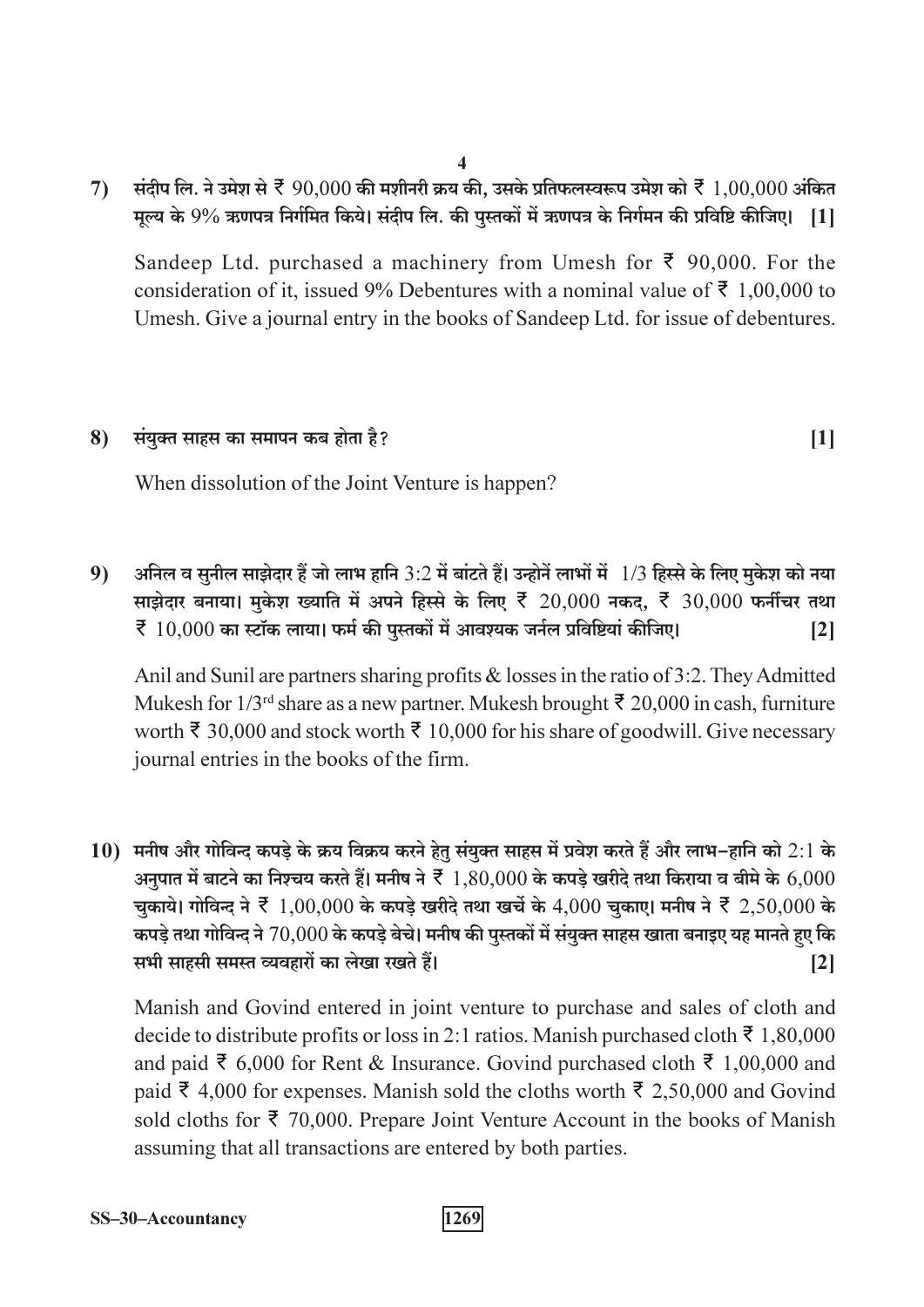- 11) प्रेषणी की बहियों में प्रेषण सम्बन्धी डूबत ऋण की जर्नल प्रविष्टियां दीजिए यदि
	- उसे परिशोध कमीशन दिया गया हो  $\ddot{1}$
	- उसे परिशोध कमीशन नहीं दिया गया हो  $\ddot{1}$

Pass journal entries in the books of consignee for bad debts in respect of consignment if

- $i)$ He was given Del Credere commission
- He was not given Del Credere commission  $\ddot{u}$
- 12) कुलदीप ने राहल को 50 साईकिलें रें 2,000 प्रति साईकिल के भाव से प्रेषण पर भेजी तथा प्रेषण व्यय ₹ 10,000 हुए। रास्ते में 10 साईकिलें चोरी हो गयी। राहल ने शेष साईकिलें प्राप्त कर ₹ 5,000 ठेला भाड़ा के चुकाए। राहल ने 30 साईकिलें बेच दी। असामान्य हानि व बिना बिके माल का मूल्य ज्ञात कीजिए।  $\lceil 2 \rceil$ Kuldeep sent 50 cycles  $\omega$  ₹ 2,000 per cycle to Rahul on consignment and paid  $\bar{\xi}$  10,000 for consignment expenses. On the way 10 cycles were stolen. Rahul took the delivery of remaining cycles and paid freight  $\bar{\xi}$  5,000. Rahul sold 30 cycles. Calculate the value of Abnormal loss and unsold stock.
- 13) फुटबाल क्लब का आय–व्यय खाता रै $2,500$  का घाटा बताता है किंतु इसमें अभी निम्न समायोजन करने बाकी है– बकाया वेतन रें  $400$ , पूर्वदत्त किराया रें  $300$ , उपार्जित ब्याज रें  $400$  एवं अनुपार्जित चंदा रें  $200$  आय– व्यय खाते का सही परिणाम ज्ञात कीजिए।  $\lceil 2 \rceil$

Income and Expenditure Account of football club reveals a deficit of  $\bar{\xi}$  2,500 but the following adjustments are to be made yet in it: Outstanding salaries  $\bar{\xi}$  400; Prepaid Rent ₹ 300; Accrued Interest ₹ 400 and Unearned subscription ₹ 200. Find correct result of Income & Expenditure A/c.

14) निम्नलिखित सूचनाओं से 31 मार्च 2017 को समाप्त वर्ष के आय-व्यय खाते में खेल सामग्री के व्यय को समायोजन सहित दिखाइए:  $\lceil 2 \rceil$ 

| 2016         |                                    |         |
|--------------|------------------------------------|---------|
| अप्रैल $1$   | खेल सामग्री का स्टॉक               | ₹ 4,000 |
| अप्रैल $~1~$ | खेल सामग्री के बकाया               | ₹ 1,000 |
| 2017         |                                    |         |
| मार्च $31$   | वर्ष में खेल सामग्री की राशि चुकाई | ₹ 5,600 |
| मार्च $31$   | खेल सामग्री के बकाया               | ₹ 1,400 |
| मार्च $31$   | खेल सामग्री का स्टॉक               | ₹ 3,600 |

 $\lceil 2 \rceil$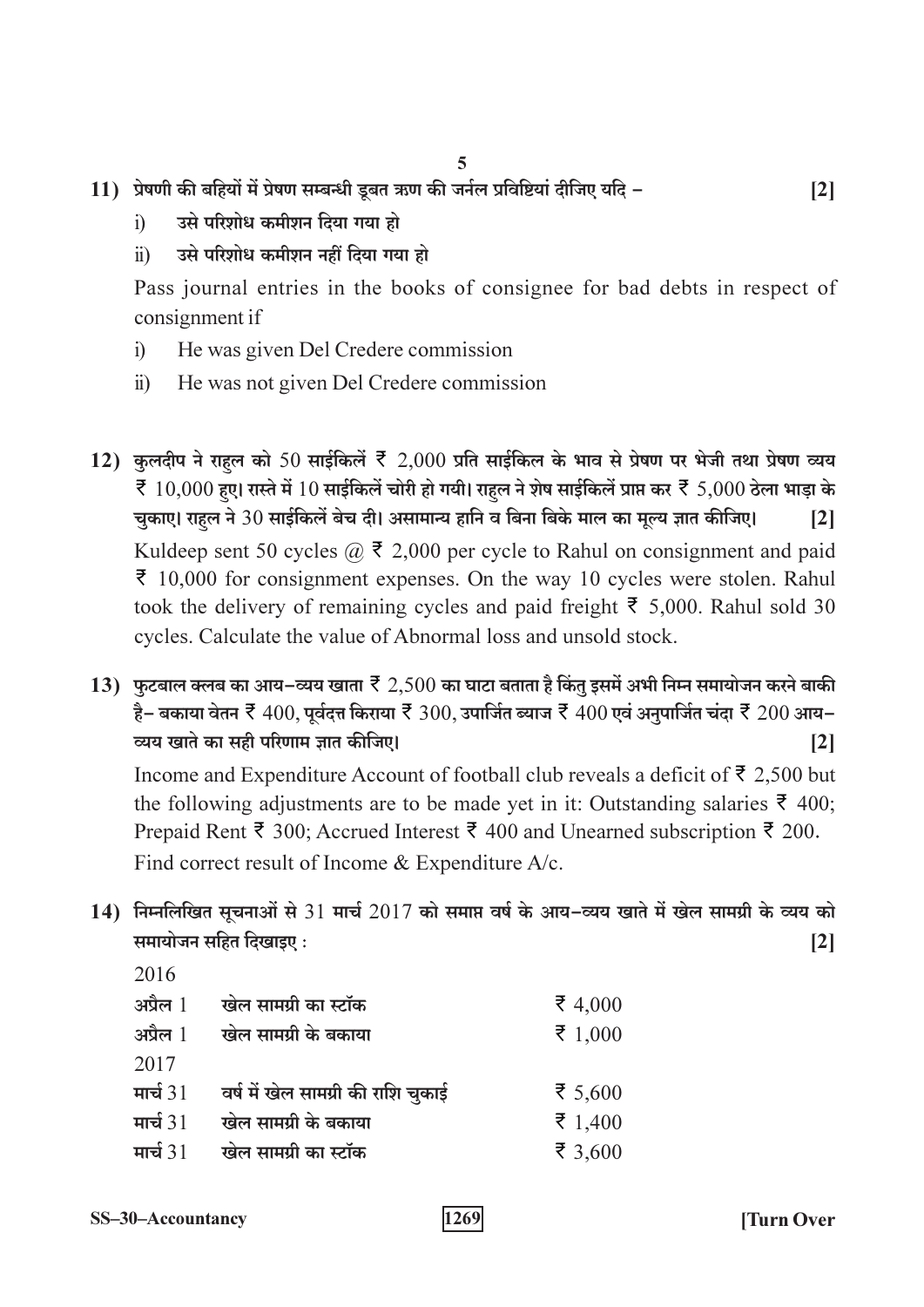From the following information, show the expenses of games material with adjustment in Income & Expenditure Account for the year ending 31<sup>st</sup> March 2017: 2016

| Apr. $1$<br>Apr. $1$<br>2017 | Stock of games material<br>Outstanding for games material | ₹ 4,000<br>₹ 1,000 |
|------------------------------|-----------------------------------------------------------|--------------------|
|                              | Mar. 31 Amount paid for games material during the year    | र 5,600            |
| Mar. 31                      | Outstanding for games material                            | ₹ 1,400            |
|                              | Mar.31 Stock of games material                            | ₹ 3,600            |

15) गौरव और महेश साझेदार हैं व लाभों को 2:1 के अनपात में बाँटते है। 1 अप्रैल 2016 को उनकी पंजी क्रमशः र्  $6.00.000$  व रें  $4.00.000$  हैं। साझेदारी संलेख में पंजी पर 5% वार्षिक ब्याज और महेश को रें  $3.750$ प्रति तिमाही वेतन का प्रावधान है। 31 मार्च 2017 को समाप्त वर्ष के लिए, पूंजी पर ब्याज और वेतन का प्रावधान करने से पहले. रें 30,000 का लाभ है। वर्ष के लिए लाभों का विभाजन दिखाते हुए लाभ-हानि नियोजन खाता बनाइए।  $[4]$ 

Gaurav and Mahesh are partners sharing profits in the ratio of 2:1. On 1<sup>st</sup> April 2016 their capital is respectively ₹ 6,00,000 and ₹ 4,00,000. The partnership deed provided interest on capital @ 5% p.a. and salary to Mahesh as  $\bar{z}$  3,750 per quarter. The net profit before providing interest on capital and salary amounts to ₹ 30,000 for the year ended 31<sup>st</sup> March 2017. Prepare Profit & loss Appropriation A/c and show the distribution of profit for the year.

16) पी, क्यू व आर एक फर्म में साझेदार हैं। आर 1 अप्रैल 2016 को फर्म से अवकाश ग्रहण करता है। उस तिथि को उनकी पूंजी का क्रेडिट शेष रें 60,000 था। यह निश्चय किया गया कि फर्म द्रारा आर को देय राशि  $10\%$ वार्षिक ब्याज सहित दो समान अर्द्धवार्षिक किस्तों में चुकायी जाएगी। आर का ऋण खाता बनाइए यह मानते हुए कि खाते प्रतिवर्ष 31 मार्च को बंद होते हैं।  $[4]$ 

P, Q and R are partners in a firm. On 1<sup>st</sup> April 2016, R retires from the firm. On that date the credit balance of his capital A/c stood at  $\bar{\tau}$  60,000. It is agreed to pay his due amount in two equal half yearly installments with interest  $\omega$  10% p.a. Prepare R's loan A/c assuming that the accounts are closed on 31<sup>st</sup> March every year.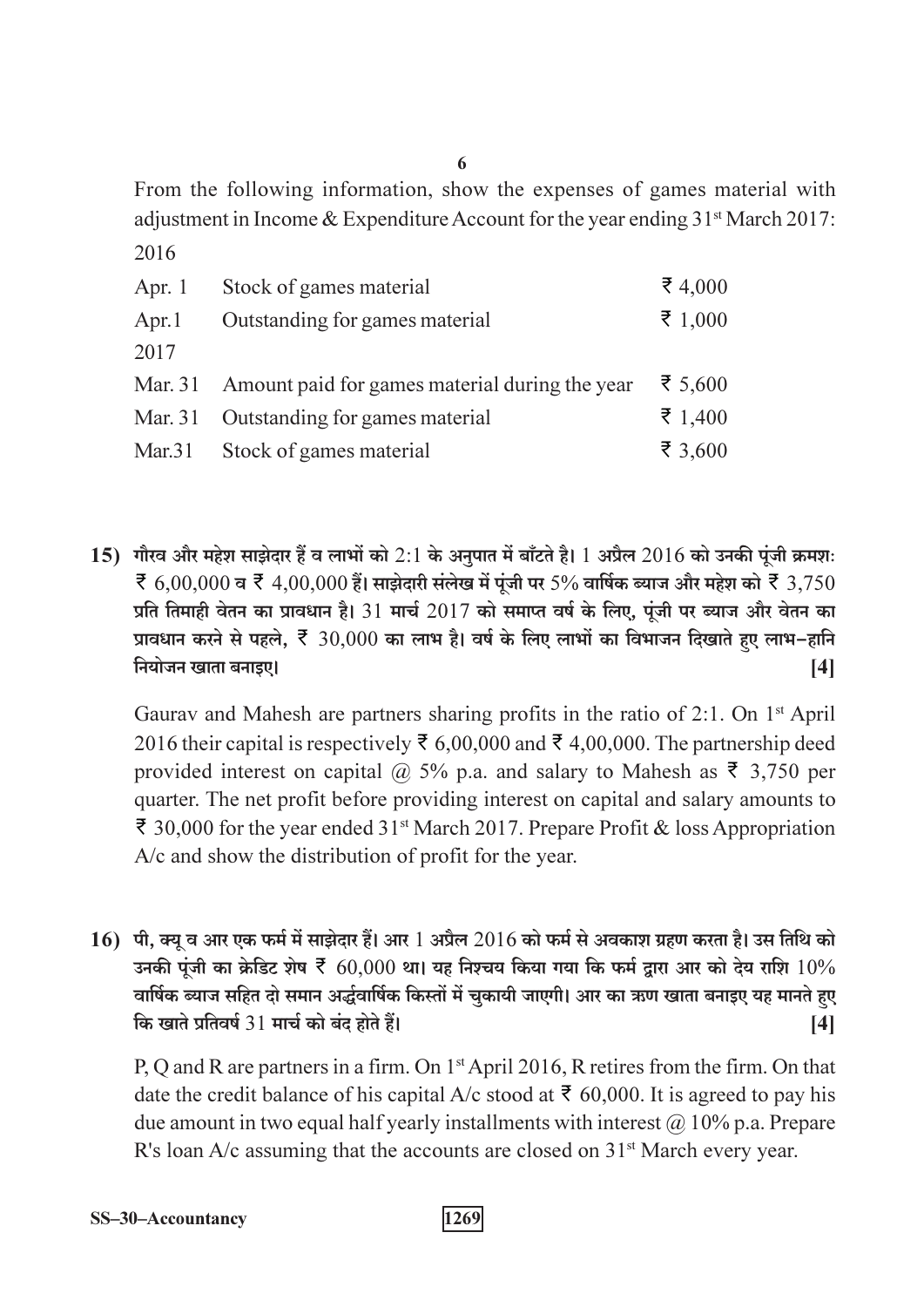17) अ, ब और स एक फर्म में साझेदार हैं। 31 मार्च 2017 को उन्होनें फर्म को समाप्त करने का निश्चय किया। समापन की तिथि को अ, ब तथा स की पूँजियाँ क्रमश  $\bar{x}$   $10,000$ ,  $\bar{x}$   $60,000$  तथा  $\bar{x}$   $40,000$  थीं। वसूली खाता ₹ 60,000 का नाम शेष प्रदर्शित करता है। ब ने देनदारों को ₹  $10,000$  में लिया तथा स ने ₹ 5,000 के लेनदारों को भूगतान करने का वादा किया। अ दिवालिया हो गया तथा उसकी निजी सम्पत्तियों से केवल ₹ 2,000 वसूल हुए। गार्नर बनाम मरें नियम लागू करते हुए साझेदारों का पूंजी खाता बनाइए। यह मानते हुए कि साहकार साझेदार 'वसूली की हानि' में अपना हिस्सा नकद नहीं लाएगें।  $[4]$ 

 $\overline{7}$ 

A, B and C are partners in a firm. They decided to dissolve the firm on 31st Mar., 2017. On the date of dissolution, the capitals of A, B and C are  $\bar{\xi}$  10,000, 60,000 and 40,000 respectively. Realisation A/c showed a debit balance of ₹ 60,000. B took over debtors at  $\bar{\xi}$  10,000 and C promised to pay  $\bar{\xi}$  5,000 to creditors. A become insolvent and only  $\bar{\xi}$  2,000 could realise from his estate. Prepare Partners Capital Account as per Garner Vs Murray Rule. The solvent partners will not bring cash for his share of realisation loss.

#### 18) भारतीय कंपनी अधिनियम 2013 की अनुसूची III के अनुसार केवल मुख्य शीर्षकों को दिखाते हुए एक कंपनी के चिट्ठे का प्रारूप बनाइए।  $[4]$

Prepare a format of company Balance Sheet with only main headings as per Indian Companies Act 2013 schedule III.

19) संयुक्त साहस और साझेदारी में कोई चार अंतर बताइये?

State any four points of difference between Joint Venture and Partnership.

20) चेन्नई के ओमप्रकाश ने उदयपुर के विक्रांत को  $600$  साड़ियां दर रें 300 प्रति साड़ी लागत पर प्रेषित की। ओमप्रकाश ने प्रेषण पर ₹ 6,000 व्यय किये। ओम प्रकाश ने ₹ 50,000 की राशि का तीन माह का विनिमय बिल विक्रांत पर लिखा जिसे उसने स्वीकार किया। ओमप्रकाश ने बिल को ₹ 49,000 में बैंक से भूना लिया। विक्रांत ने ₹ 1800 चुंगी के चुकाये और 500 साड़िया @ ₹ 400 प्रति साड़ी बेच दी। 40 साड़िया गोदाम से चोरी हो गयी। विक्रांत को  $10\%$  सामान्य कमीशन देय है। विक्रांत की पुस्तकों में ओम प्रकाश का खाता बनाइए तथा असामान्य हानि की गणना कीजिए।  $[4]$ 

Mr. Om Prakash of Chennai consigned 600 sarees  $(a)$ ,  $\overline{z}$  300 per saree cost price to Vikrant of Udaipur. Om Prakash paid  $\bar{\xi}$  6,000 as expenses on consignment. Om Prakash wrote a bill on Vikrant ₹ 50,000 for three months, which is accepted by him. Om Prakash discounted it from bank for  $\bar{\xi}$  49,000. Vikrant paid Octroi ₹ 1800 and sold 500 sarees  $\omega$  ₹ 400 per saree. 40 sarees were stolen from godown. Vikrant is entitled for 10% general commission. Prepare Om Prakash A/c in the books of Vikrant and also calculate the value of Abnormal loss.

 $[4]$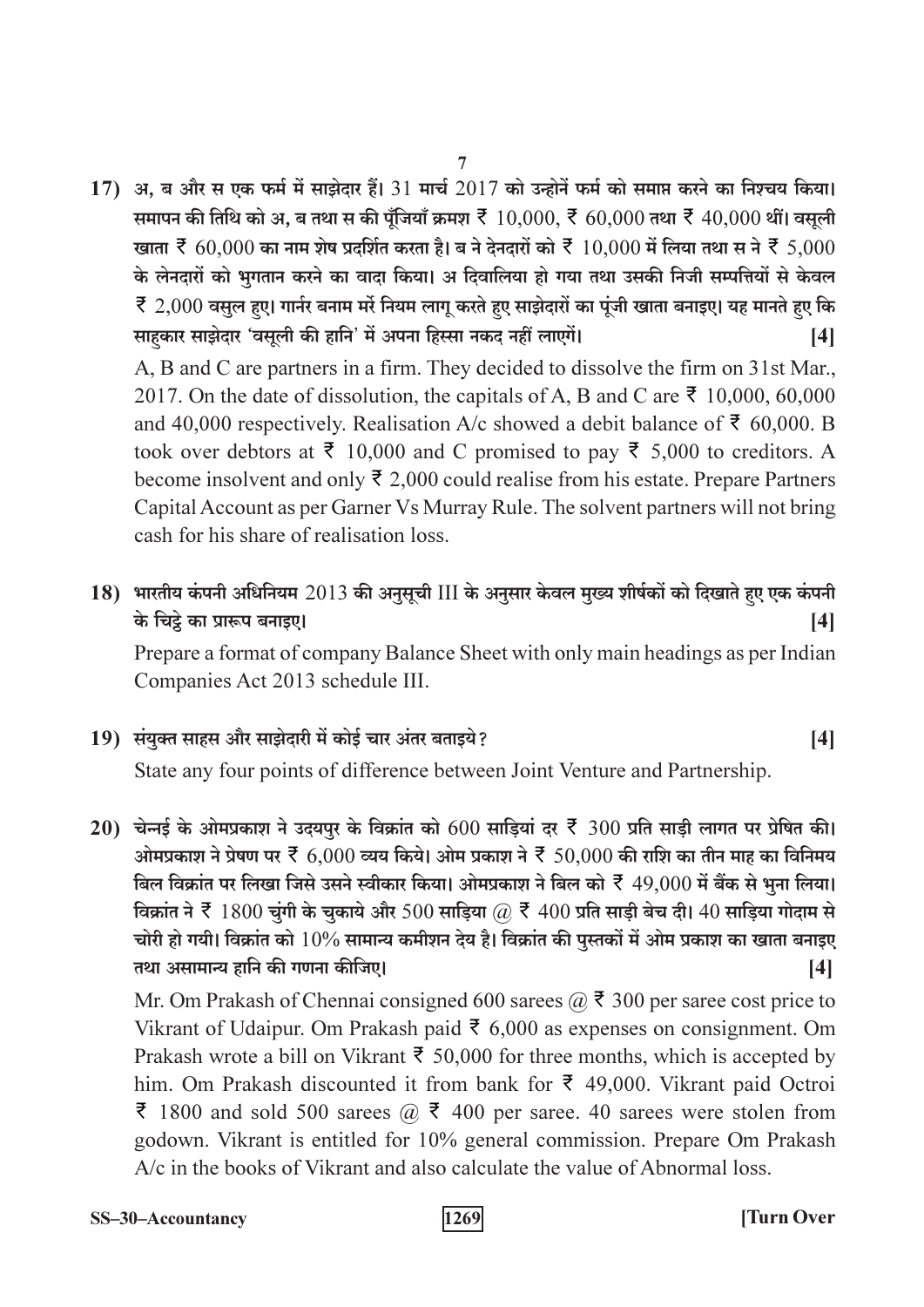- 21) रितेश क्लब के 50 नियमित सदस्य हैं जो प्रत्येक ₹ 100 मासिक चंदा देते हैं। क्लब ₹ 100 मासिक भवन का किराया चुकाता है। अन्य सूचनाएँ निम्नलिखित है:
	- 1 अप्रैल 2016 को रोकड़ शेष ₹ 2,000 है।  $i)$
	- $5$  सदस्यों ने 2 माह के चन्दे का भगतान नहीं किया है।  $\ddot{u}$
	- मार्च  $2017$  माह का भवन किराया बकाया है।  $\dddot{\mathbf{u}}$
	- iv)  $\bar{z}$  5,000 का फर्नीचर नकद खरीदा।
	- वेतन एवं स्टेशनरी पर क्रमशः ₹ 10,000 एवं ₹ 2,000 चुकाये।  $V$ )

 $31$  मार्च  $2017$  को समाप्त वर्ष के लिए प्राप्ति एवं भुगतान खाता तथा आय–व्यय खाता बनाइए।  $[4]$ There are 50 regular members of Ritesh club, each pays  $\bar{z}$  100 monthly towards subscription. The club pays  $\bar{\xi}$  100 as monthly rent for the building. Other informations are as follows ·

- Cash balance is on 1<sup>st</sup> April 2016 is ₹ 2,000.  $i)$
- 5 members have not paid subscription of two months.  $\ddot{i}$
- The rent of building for March 2017 is outstanding.  $\dddot{\mathbf{u}}$
- Furniture worth ₹ 5,000 purchased in cash.  $iv)$
- Salary and stationery paid ₹ 10,000 and ₹ 2,000 respectively.  $V$ )

Prepare Receipts & Payments Account and Income & Expenditure A/c for the year ending 31st Mar. 2017.

22) रमेश और सुरेश साझेदार है जो कि लाभों को क्रमशः 5:3 के अनुपात में बांटते हैं। 31 मार्च 2017 को समाप्त वर्ष को उनका चिट्न इस प्रकार थाः- $[6]$ 

| चिट्ठा                |           |                                 |            |  |  |  |
|-----------------------|-----------|---------------------------------|------------|--|--|--|
| दायित्त्व             | राशि (रे) | संपत्तियां                      | राशि $(3)$ |  |  |  |
| लेनदार                | 30,000    | रोकड                            | 20,500     |  |  |  |
| सामान्य संचय          | 4,000     | 40,000<br>देनदार –              |            |  |  |  |
| पूंजी –रमेश– $80,000$ |           | घटाइये-डूबत ऋण प्रावधान $1,500$ | 38,500     |  |  |  |
| सुरेश $-50,000$       | 1,30,000  | स्टॉक                           | 56,000     |  |  |  |
|                       |           | विनियोग                         | 8,000      |  |  |  |
|                       |           | प्लाण्ट                         | 25,000     |  |  |  |
|                       |           | लाभ–हानि खाता                   | 16,000     |  |  |  |
|                       | 1,64,000  |                                 | 1,64,000   |  |  |  |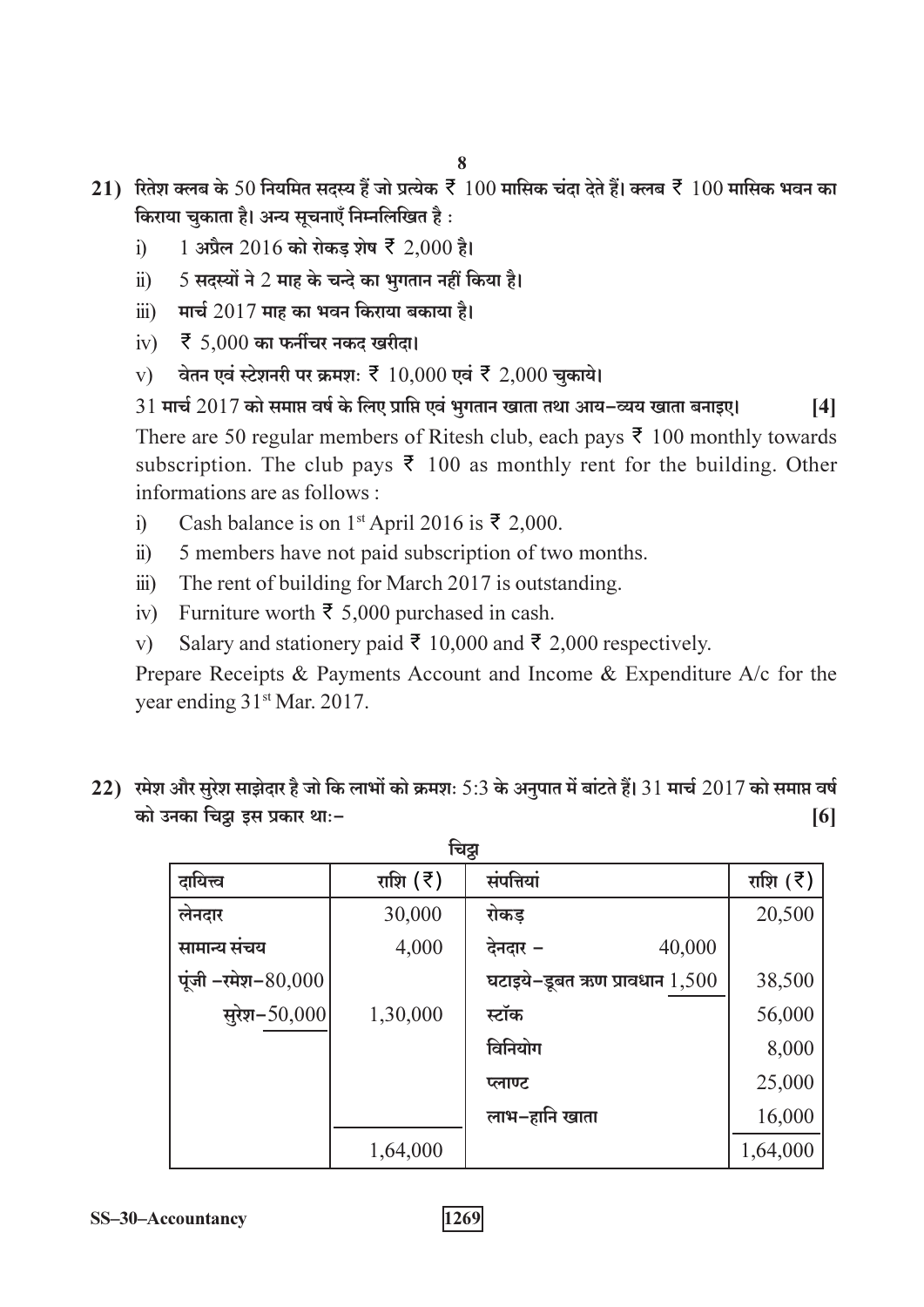$\boldsymbol{9}$ 

महेश निम्न शर्तों पर साझेदारी में प्रवेश करता हैं :-

- नया लाभ विभाजन अनुपात 3:3:2 होगा।  $i)$
- महेश पूंजी के रूप में ₹  $40,000$  नकद लाता हैं।  $\ddot{\text{1}}$
- फर्म की ख्याति का मूल्यांकन ₹  $24,\!000$  किया गया। महेश ख्याति में अपना हिस्सा नकद लाता है।  $\dddot{\mathbf{u}}$
- iv) सुरेश ने सभी विनियोग  $\bar{z}$  6,500 में ले लिए।
- v) रहतिये का मूल्य  $\bar{\xi}$  50,000 तक कम कर दिया।
- $vi)$  संदिग्ध ऋणों का प्रावधान देनदारों पर 5% की दर से कर दिया जाए।

पुनर्मूल्याकंन खाता तथा साझेदारों के पूंजी खाते बनाइए।

#### अथवा

अ, ब व स एक फर्म में साझेदार है जो लाभों को  $5:3:2$  में बांटते हैं।  $31$  मार्च  $2017$  को उनका स्थिति विवरण निम्न प्रकार था :- $[6]$ 

| दायित्त्व    | राशि रे | संपत्तियां | राशि रे |
|--------------|---------|------------|---------|
| लेनदार       | 11,000  | बैंक शेष   | 8,000   |
| संचय         | 6,000   | देनदार     | 8,000   |
| पूंजी:-      |         | स्टॉक      | 10,000  |
| अ $-30,000$  |         | एकस्व      | 11,000  |
| ब - $25,000$ |         | मशीनरी     | 30,000  |
| स - $15,000$ | 70,000  | भवन        | 20,000  |
|              | 87,000  |            | 87,000  |

स्थिति विवरण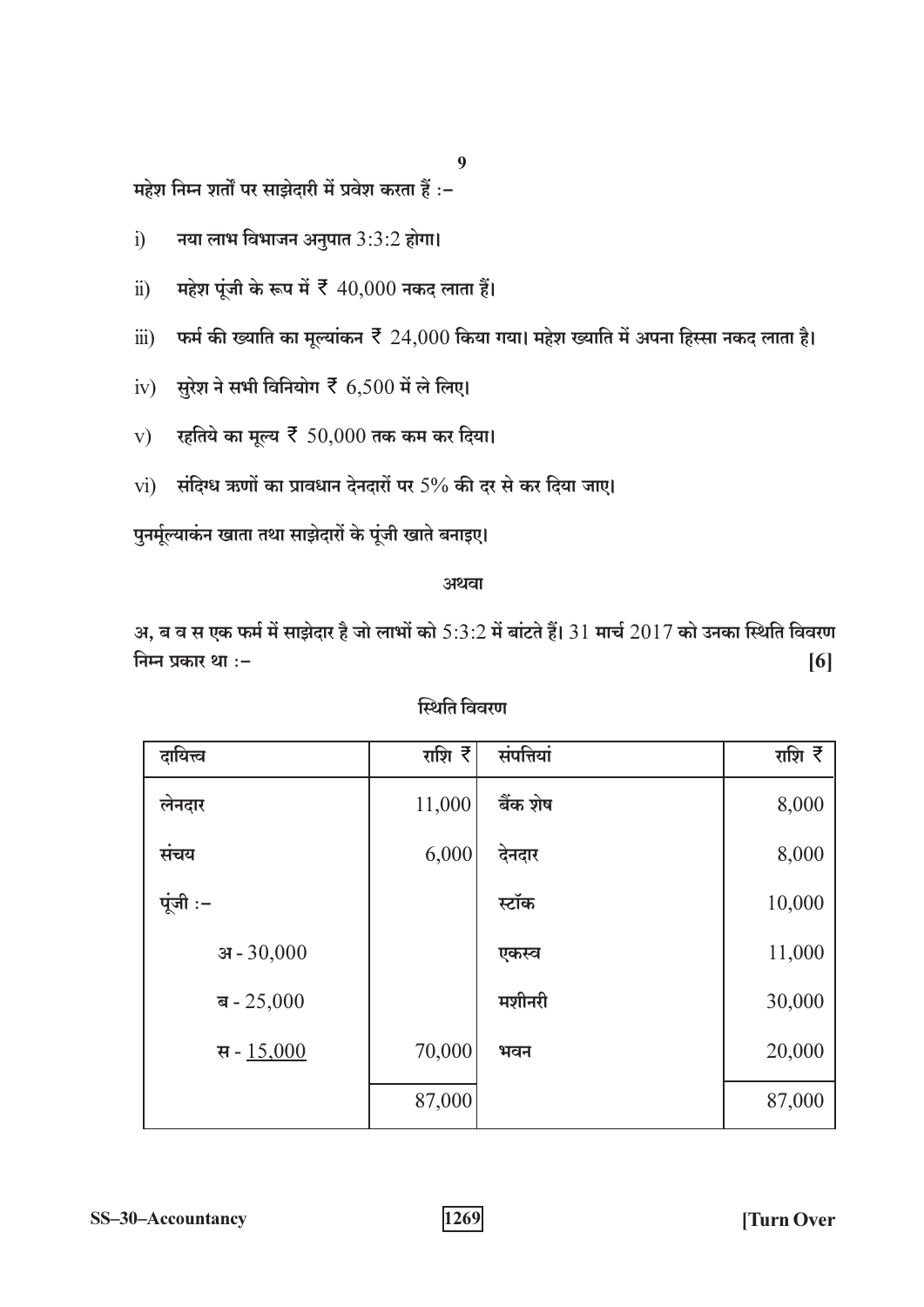1 अक्टुबर 2017 को अ की मृत्यु हो जाती है। अ के निष्पादक तथा शेष साझेदारों में निम्नलिखित सहमति हुई:-

ख्याति का मूल्यांकन पिछले चार वर्ष के लाभो के औसत का  $2\frac{1}{2}$  गुना करना है। पिछले चार वर्ष के लाभ  $\overline{1}$ इस प्रकार थे :-

 $2013 - 14 = 13,000$ ;  $2014 - 15 = 12,000$ ;  $2015 - 16 = 20,000$ ;  $2016 - 17 = 15,000$ 

- एकस्व का मुल्यांकन ₹ 8,000; मशीनरी ₹ 28,000 तथा भवन ₹ 25,000 पर करना है।  $\ddot{u}$
- वर्ष 2017-18 के लाभ की गणना गत वर्ष के लाभ के आधार पर करनी हैं।  $\dddot{\mathbf{i}}$
- $iv)$  पूंजी पर ब्याज 10 प्रतिशत वार्षिक दर से लगाना है।
- अ को देय धनराशि की आधी धनराशि उसके निष्पादक को तत्काल दे दी गई तथा शेष उसके (निष्पादक)  $V$ ऋण खाते में हस्तांतरित कर दी गई।

1 अक्टूबर 2017 को अ का पूंजी खाता तथा अ के निष्पादक का खाता बनाइए।

Ramesh and Suresh are partners sharing profits in the ratio of 5:3. Their Balance Sheet as on  $31<sup>st</sup>$  Mar. 2017 was as follows:

| Liabilities            | Amount ₹ | Assets          |        | Amount ₹ |
|------------------------|----------|-----------------|--------|----------|
| Creditors              | 30,000   | Cash            |        | 20,500   |
| <b>General Reserve</b> | 4,000    | Debtors -       | 40,000 |          |
| Capitals:Ramesh-80,000 |          | Less: prov. for |        |          |
| Suresh - 50,000        | 1,30,000 | bad debts       | 1,500  | 38,500   |
|                        |          | Stock           |        | 56,000   |
|                        |          | Investments     |        | 8,000    |
|                        |          | Plant           |        | 25,000   |
|                        |          | P & L A/c       |        | 16,000   |
|                        | 1,64,000 |                 |        | 1,64,000 |

### **Balance Sheet**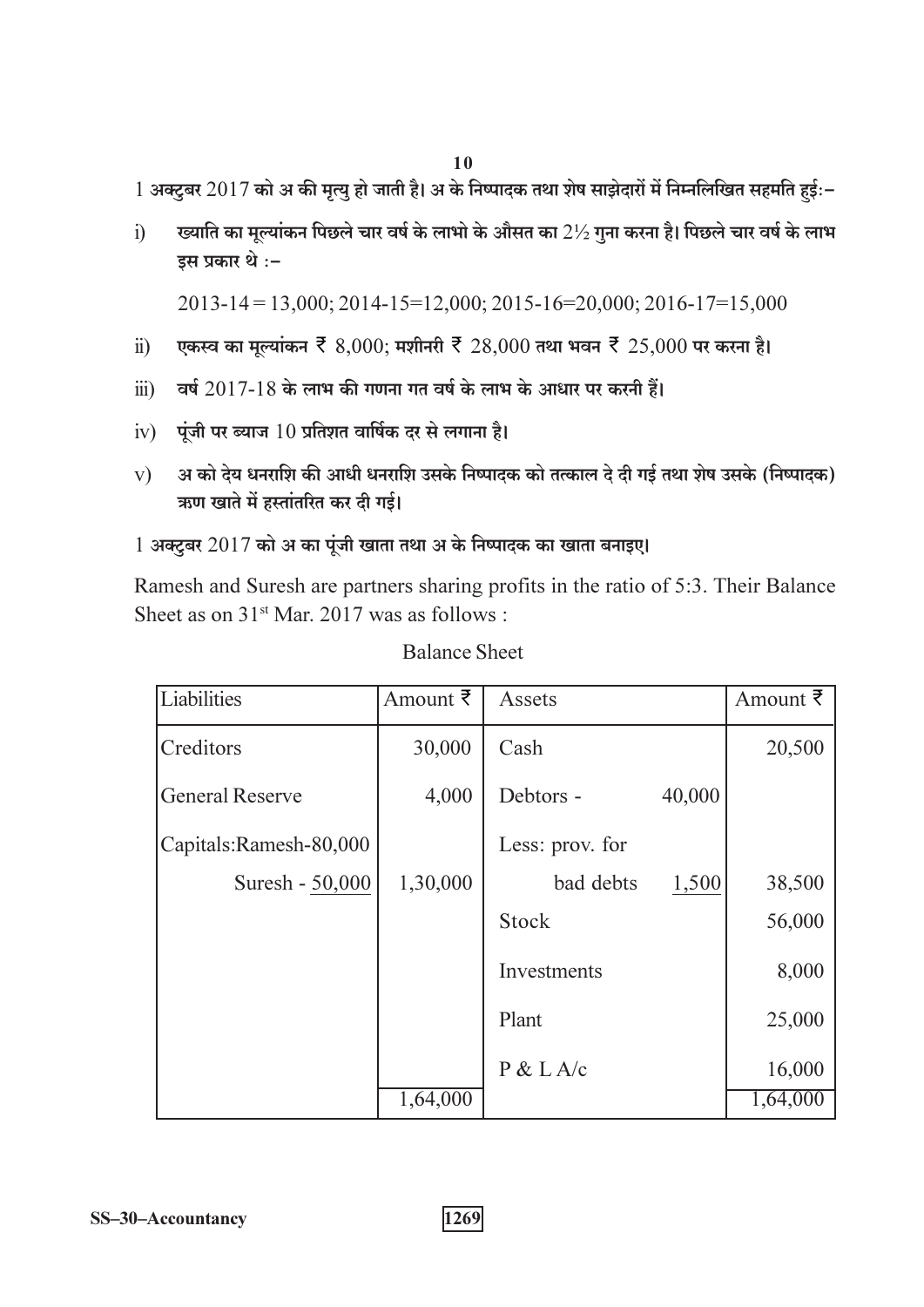Mahesh is admitted into partnership on the following terms:

- The new profit sharing ratio will be 3:3:2.  $\ddot{1}$
- Mahesh brings  $\bar{\xi}$  40,000 as his capital.  $\ddot{i}$ )
- The goodwill of the firm is valued at  $\bar{\tau}$  24,000. Mahesh brings his share in cash.  $\dddot{\mathbf{i}}$
- Suresh took over Investments at ₹ 6,500.  $iv)$
- Stock is to be reduced upto  $\bar{\xi}$  50,000.  $V)$
- vi) Provision for doubtful debts should be  $\omega$  5% on debtors.

Prepare Revaluation Account and Partner's capital A/c.

#### $OR$

A, B and C were partners in a firm sharing profits in the ratio of  $5:3:2$ . On  $31<sup>st</sup>$ March, 2017, their Balance Sheet was as under:

| Liabilities  | Amount ₹ | Assets              | Amount ₹ |
|--------------|----------|---------------------|----------|
| Creditors    | 11,000   | <b>Bank</b> balance | 8,000    |
| Reserves     | 6,000    | Debtors             | 8,000    |
| Capitals:    |          | <b>Stock</b>        | 10,000   |
| $A - 30,000$ |          | Patents             | 11,000   |
| $B - 25,000$ |          | Machinery           | 30,000   |
| $C - 15,000$ | 70,000   | <b>Building</b>     | 20,000   |
|              | 87,000   |                     | 87,000   |

**Balance Sheet**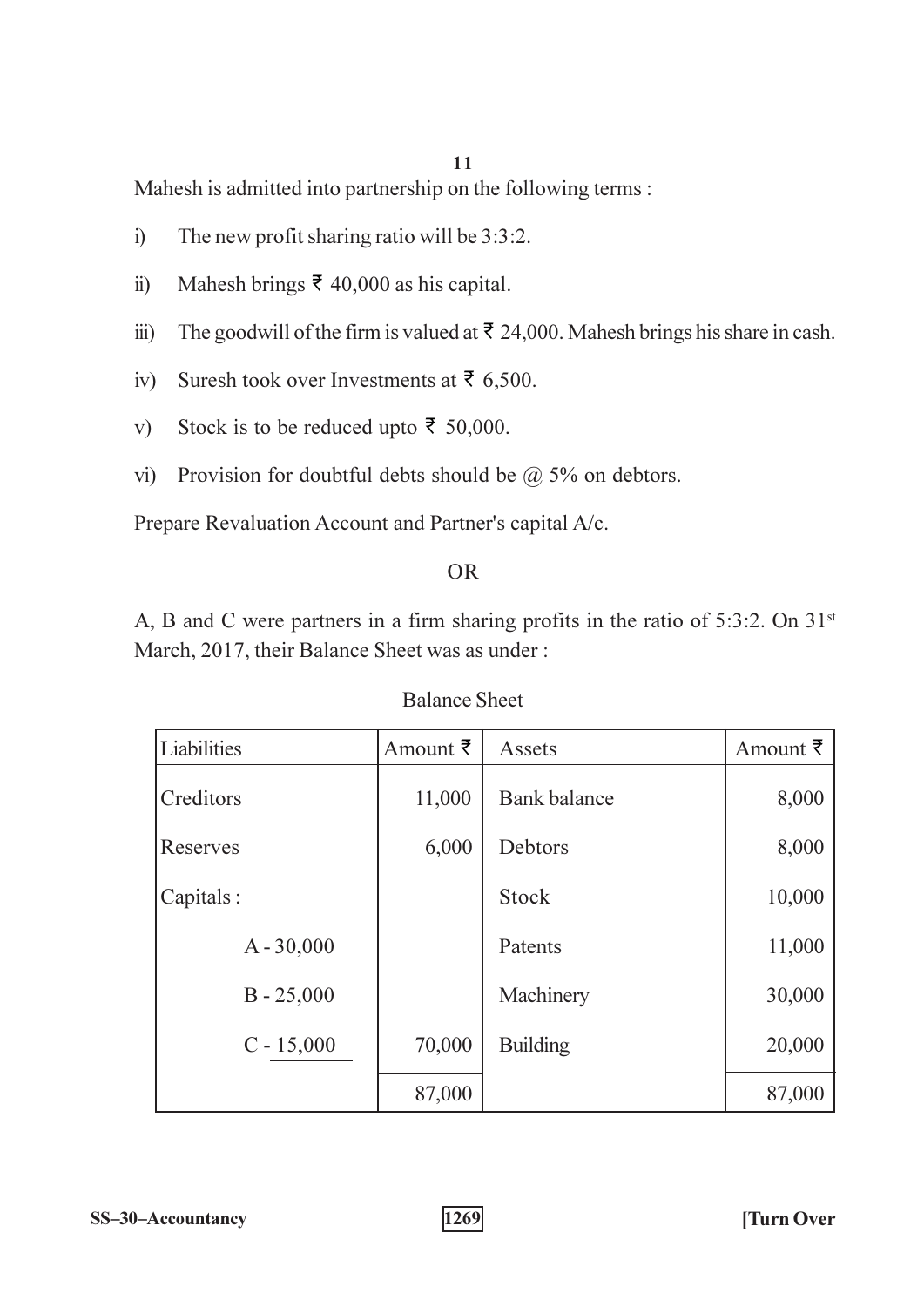A died on 1<sup>st</sup> October 2017. It was agreed between his executors and the remaining partners that :

Goodwill to be valued at  $2\frac{1}{2}$  years purchase of the average profits of the  $i)$ previous four years which were:

 $2013 - 14 = 13,000; 2014 - 15 = 12,000; 2015 - 16 = 20,000; 2016 - 17 = 15,000$ 

- Patents be valued at  $\bar{\tau}$  8,000; Machinery  $\bar{\tau}$  28,000 and building at  $\bar{\tau}$  25,000.  $\ddot{u}$
- Profit for the year 2017-18 is to be calculated on the basis of previous year  $\dddot{\mathbf{u}}$ ) profit.
- Interest on capital be provided at 10% p.a.  $iv)$
- Half of the amount due to A to be paid immediately to the executor and the  $V)$ balance transferred to his (Executor) loan A/c.

Prepare A's Capital A/c and A's Executor's A/c as on 1<sup>st</sup> October 2017.

23) नुसरत लि. ने र्हे 10 वाले 20,000 समता अंश जनता को निर्गमित किये। 30,000 अंशों के लिए आवेदन प्राप्त हुए। राशि का भुगतान क्रमशः आवेदन पर ₹ 3, बंटन पर ₹ 3, प्रथम मांग पर ₹ 2 तथा अंतिम मांग पर ₹ 2 देय था। 28,000 अंशों के आवेदकों को यथानुपात बंटन किया गया तथा शेष आवेदकों को राशि लौटा दी गई। आवेदन पर प्राप्त आधिक्य राशि का उपयोग बंटन राशि के समायोजन में किया गया। सभी राशियां यथा समय प्राप्त हो गयी सिवाय मनीषा एक अंशधारी जिसने 1,400 अंशों के लिए आवेदन किया था, ने अंतिम मांग राशि का भुगतान नहीं किया।

कंपनी की पुस्तकों में जर्नल प्रविष्टियां दीजिए। (विवरण लिखने की आवश्यकता नहीं है)।  $[6]$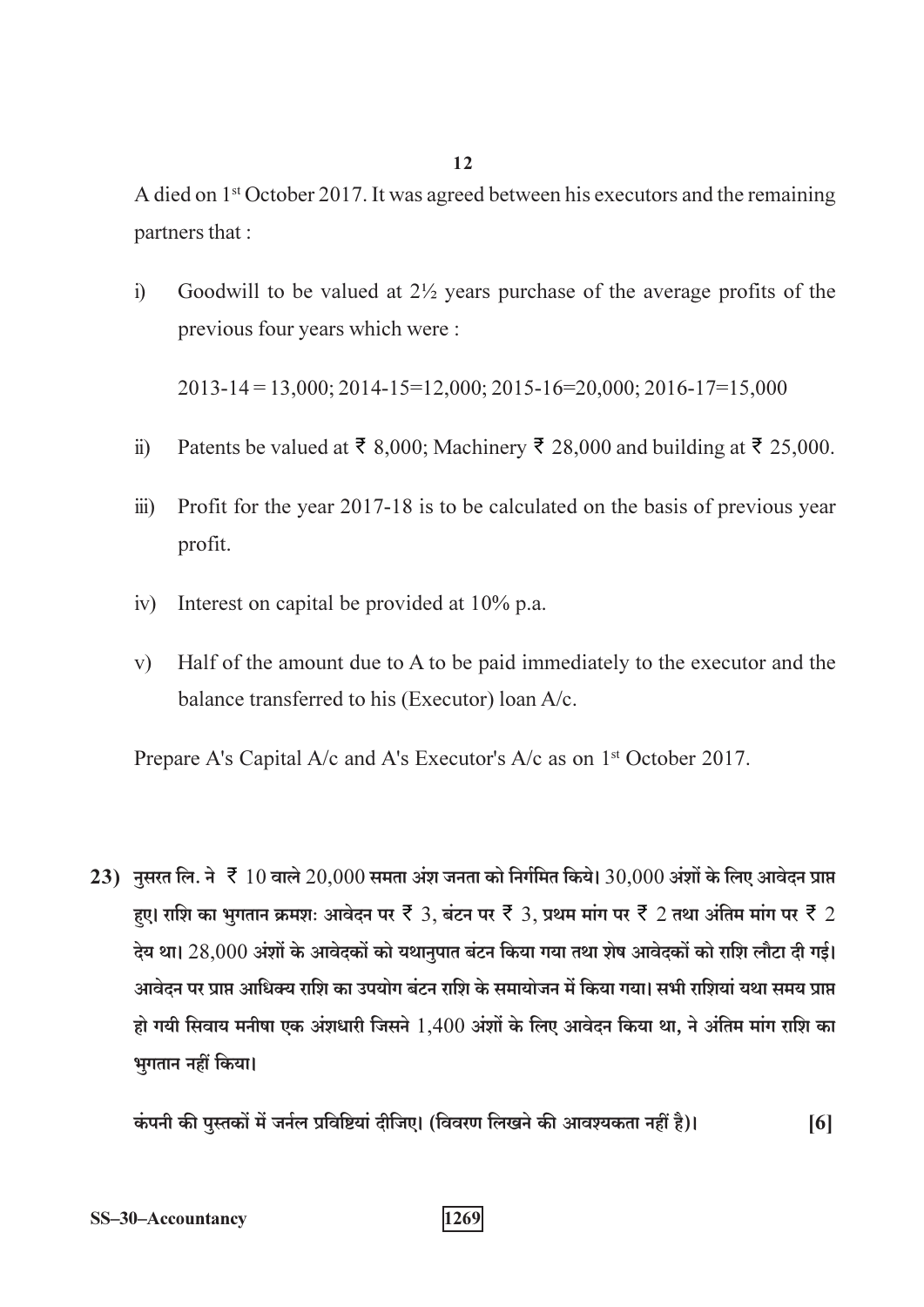Nusrat Ltd. issued 20,000 equity shares of  $\bar{\tau}$  10 each to public. Applications were received for 30,000 shares. Amount was payable as follows: On Application ₹ 3, On Allotment ₹ 3; On first call ₹ 2 and on second & final call ₹ 2. Application of 28,000 shares were made prorata allotment and amount of remaining applicants were refunded. Excess application money was utilised to adjust allotment. All the amount was received in time except one share holder Manisha who had applied for 1,400 shares did not pay second & final call.

Give journal entries in the books of company.

(Narrations are not necessary)

## खण्ड – ब **SECTION - B**

खण्ड ब के दो भाग हैं, प्रत्येक भाग में 7 प्रश्न हैं। परिक्षार्थियों को किसी एक भाग के सात प्रश्नो को हल करना है।

Section B has two portions. Every portion has a set of seven questions. Candidate can attempt any set of seven questions of any one portion.

|  | 24) अन्तः फर्म तुलना से आप क्या समझते हैं? |  |
|--|--------------------------------------------|--|
|--|--------------------------------------------|--|

What do you mean by Inter firm comparison?

#### 25)  $2:1$  के चालू अनुपात पर 'उधार माल बेचा' का क्या प्रभाव पड़ेगा? कारण भी बताइए।  $[1]$

What will be the impact of 'Goods sold on credit' on a current Ratio of 2:1? State with reason.

 $26$ ) वित्तीय विश्लेषण की कोई चार तकनीकों के नाम लिखिए।  $\lceil 2 \rceil$ 

1269

Write the names of any four techniques of financial analysis.

| SS-30-Accountancy |  |  |  |
|-------------------|--|--|--|
|                   |  |  |  |

13

**Turn Over**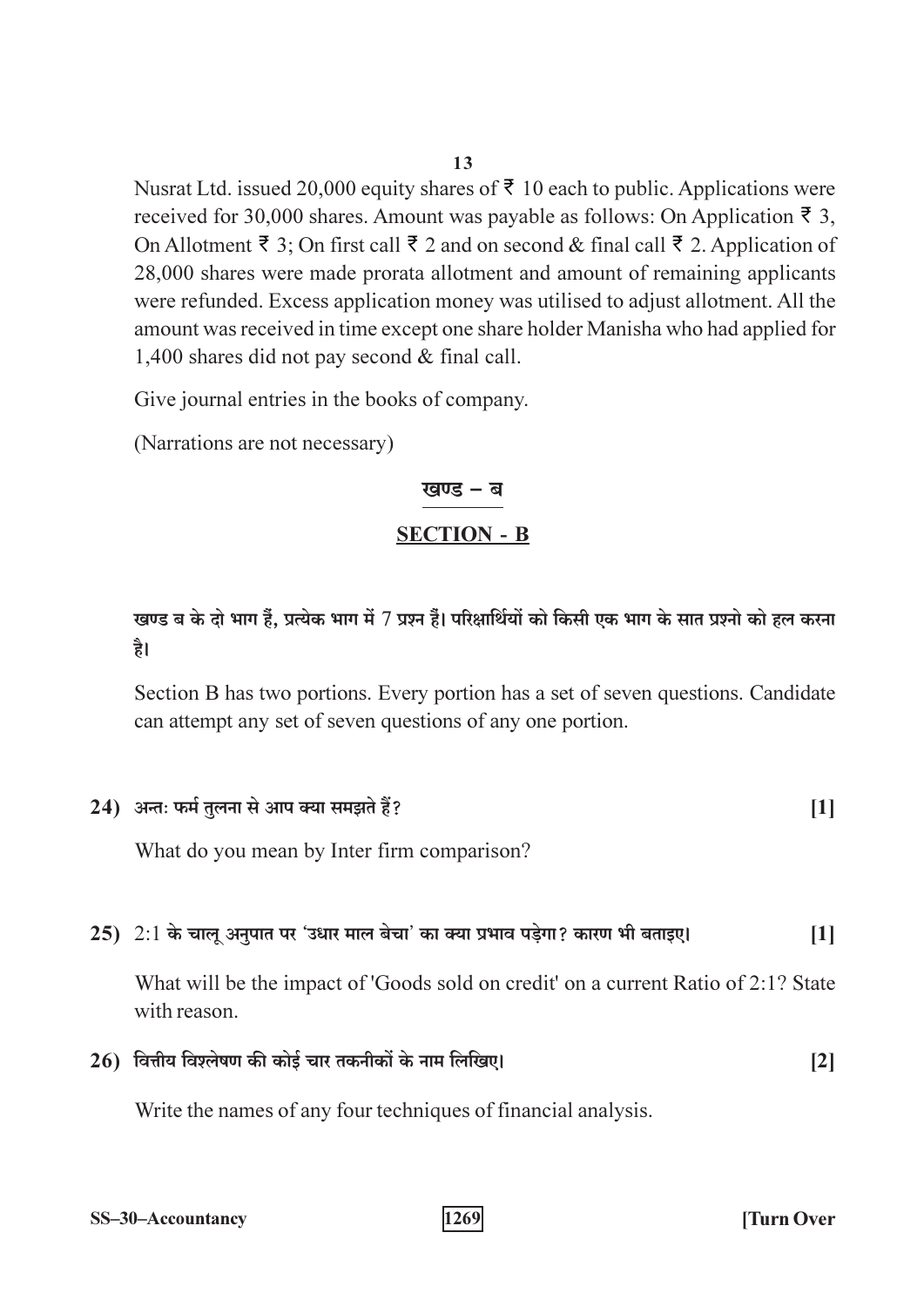27) निम्नलिखित सूचनाओं की सहायता से विनियोग पर प्रत्याय (विनियोजित पूंजी पर प्रत्याय) दर की गणना कीजिए:  $\lceil 2 \rceil$ 

ब्याज तथा कर के पश्चात् का शुद्ध लाभ =  $\bar{\mathbf{z}}$  60,000

कर का दर =  $40\%$ 

 $10\%$  ऋणपत्र = ₹ 1,00,000

कुल सम्पत्तियाँ = ₹ 12,00,000

चालू सम्पत्तियाँ =  $\bar{\mathbf{z}}$  3,00,000

चालू दायित्त्व = ₹ 1,00,000

From the following information, calculate Rate of Return on Investment (Return on Capital employed).

Net profit after Interest & Tax = ₹ 60,000

Tax Rate =  $40\%$ 

 $10\%$  Debentures = ₹ 1,00,000

Total Assets = ₹ 12,00,000

Current Assets =  $\overline{\xi}$  3,00,000

Current liabilities =  $\overline{5}$  1,00,000

SS-30-Accountancy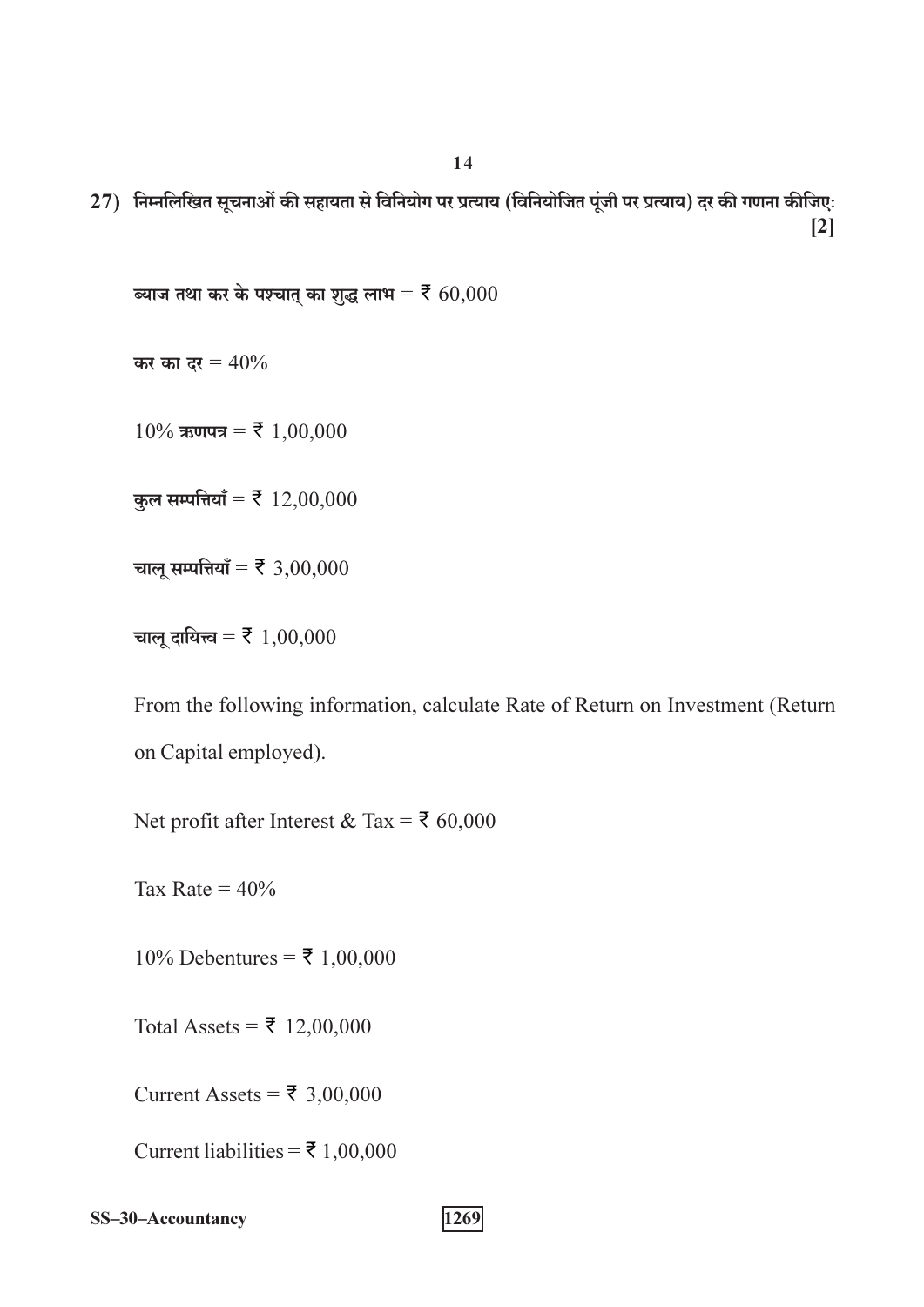### 28) निम्नांकित सूचनाओं से तुलनात्मक आय विवरण को पूर्ण कीजिये। (प्रश्न चिन्ह वाले स्थानों को भरिये) [4]

| Particulars                  | Note | $31$ मार्च $2016$ | 31 मार्च 2017            | वास्तविक परिवर्तन        | परिवर्तन प्रतिशत   |
|------------------------------|------|-------------------|--------------------------|--------------------------|--------------------|
|                              | No.  |                   |                          | ₹                        | $(\%)$             |
| संचालन क्रियाओं से आगम<br>I. |      | 30,00,000         | 40,00,000                | 10,00,000                | $\overline{\cdot}$ |
| II. व्यय                     |      |                   |                          |                          |                    |
| a) कर्मचारी हित व्यय         |      | 16,00,000         | $\overline{\mathcal{C}}$ | 6,00,000                 | $\overline{?}$     |
| b) हास एवं अपलेखन व्यय       |      | 8,00,000          | $\overline{\mathcal{C}}$ | $\overline{\phantom{a}}$ | 25                 |
| c) अन्य व्यय                 |      | 2,00,000          | $\overline{\phantom{a}}$ | $\overline{?}$           | 50                 |
| कुल (योग) $II \rightarrow$   |      | 26,00,000         | 35,00,000                | 9,00,000                 | 34.61              |
| $III.$ कर पूर्व लाभ $(I-II)$ |      | 4,00,000          | 5,00,000                 | 1,00,000                 | 25                 |
| IV. less :- कर               |      | 1,20,000          | 1,50,000                 | 30,000                   | $\overline{?}$     |
| $V.$ कर पश्चात् लाभ (III-IV) |      | 2,80,000          | 3,50,000                 | 70,000                   | 25                 |

Complete the comparative Balance sheet from the following information (fill the missing values which are shown by Question mark sign) :-

| Particulars                   | <b>Note</b><br>No. |           | 31 March 2016 31 March 2017 | Absolute         | Percentage<br>Change % |
|-------------------------------|--------------------|-----------|-----------------------------|------------------|------------------------|
|                               |                    |           |                             | Change $\bar{z}$ |                        |
| I. Revenue from Operations    |                    | 30,00,000 | 40,00,000                   | 10,00,000        | $\overline{?}$         |
| II. Expenses                  |                    |           |                             |                  |                        |
| a) Employees benefit          |                    |           |                             |                  |                        |
| expenses                      |                    | 16,00,000 | $\overline{\cdot}$          | 6,00,000         | $\overline{?}$         |
| b) Depreciation and           |                    |           |                             |                  |                        |
| Amortisation expenses         |                    | 8,00,000  | $\gamma$                    | $\gamma$         | 25                     |
| c) Other expenses             |                    | 2,00,000  | $\overline{?}$              | 9                | 50                     |
| Total of II                   |                    | 26,00,000 | 35,00,000                   | 9,00,000         | 34.61                  |
| III. Profit Before tax (I-II) |                    | 4,00,000  | 5,00,000                    | 1,00,000         | 25                     |
| IV. $less$ :- Tax             |                    | 1,20,000  | 1,50,000                    | 30,000           | $\overline{?}$         |
| V. Profit after tax (III-IV)  |                    | 2,80,000  | 3,50,000                    | 70,000           | 25                     |

SS-30-Accountancy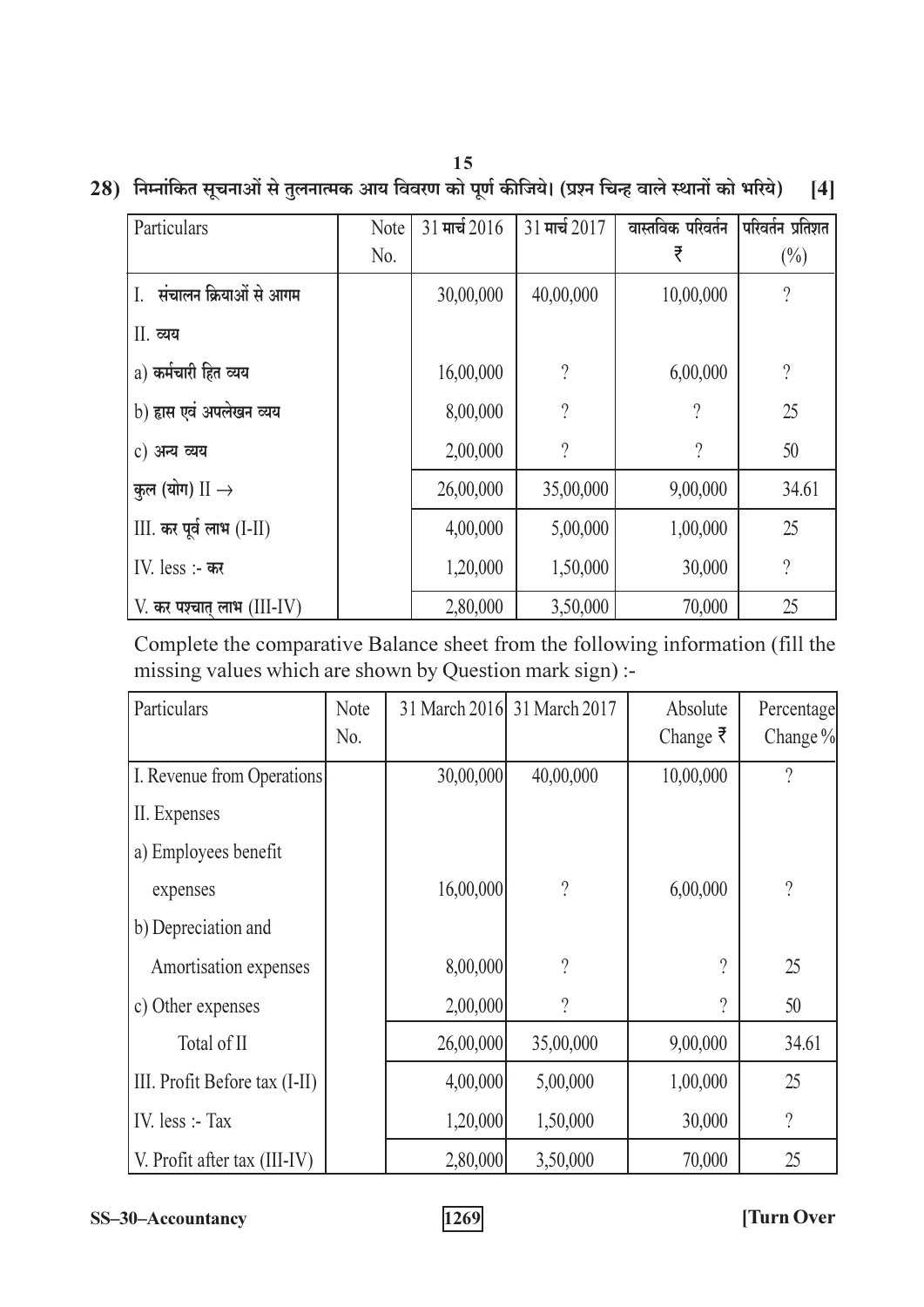29) एक पेशेवर लेखाकार के लिए नैतिकता का पालन करना क्यों आवश्यक है? समझाइये।  $[4]$ 

Why it is essential for a professional Accountant to follow the ethics? Explain.

 $[6]$ 

 $[6]$ 

#### 30) नीचे दी गई सूचनाओं से निम्न अनुपातों की गणना कीजिए :-

- $i)$ चालू अनुपात
- $\ddot{i}$ ) अम्ल परख अनुपात
- स्कन्ध आवर्त्त अनुपात  $\dddot{\mathbf{u}}$
- $iv)$  परिचालन अनुपात
- व्यापारिक प्राप्य आवर्त्त अनुपात  $V)$
- $vi)$  स्वामित्त्व अनुपात

चालू संपत्तियाँ = ₹ 5,00,000

प्रारंभिक स्कन्ध =  $\bar{z}$  1,00,000

अंतिम स्कन्ध =  $\bar{z}$  1,50,000

संचालन क्रियाओं से प्राप्त आगम (बिक्री) =  $\bar{\xi}$  14,00,000

सकल लाभ =  $\overline{z}$  4,00,000

- चालू दायित्त्व = ₹ 2,00,000
- परिचालन लाभ अनुपात =  $26\%$
- प्रारंभिक व्यापारिक प्राप्य = ₹ 3,00,000
- अंतिम व्यापारिक प्राप्य =  $\bar{\xi}$  4,00,000
- स्वामित्त्व कोष =  $\bar{z}$  6,00,000
- कुल सम्पत्तियाँ = ₹ 15,00,000

#### अथवा

विनियोग विश्लेषण अनुपातों को उदाहरण सहित समझाइए?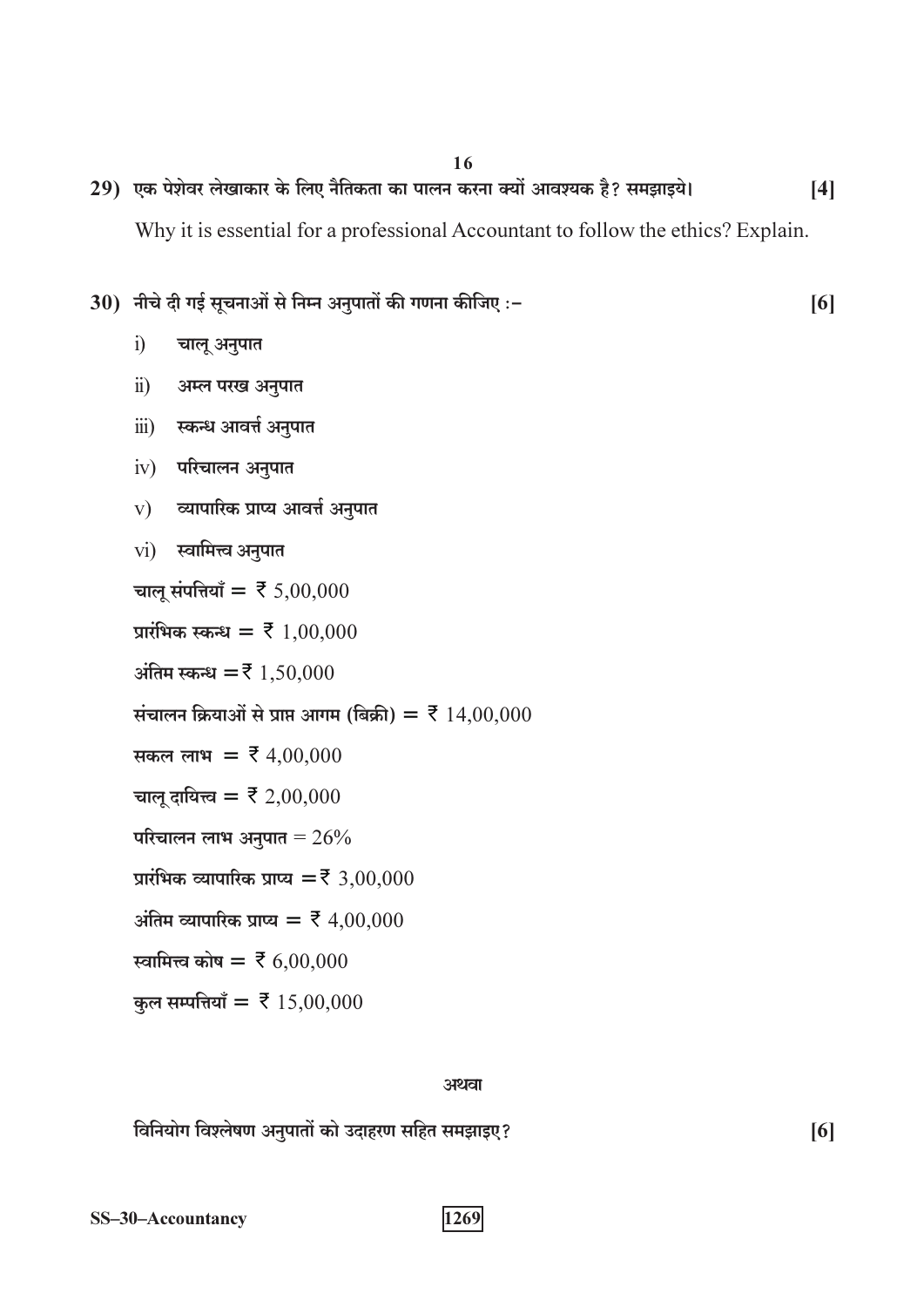From the following informations, Calculate the following Ratios :-

- Current Ratio  $i)$
- $\ddot{u}$ **Acid Test Ratio**
- **Inventory Turnover Ratio**  $\dddot{\mathbf{u}}$
- iv) Operating Ratio
- Trade Receivable Turnover Ratio  $V$ )
- vi) Proprietory Ratio

Current Assets = ₹ 5,00,000

Opening Inventory = ₹ 1,00,000

Closing Inventory =  $\overline{5}$  1,50,000

Revenue from operations (sales) =  $\overline{5}$  14,00,000

Gross profit =  $\overline{\xi}$  4,00,000

Current liabilities = ₹ 2,00,000

Operating profit Ratio =  $26\%$ 

Opening Trade Receivable = ₹ 3,00,000

Closing Trade Receivable =  $\overline{5}$  4,00,000

Shareholder's fund =  $\overline{5}$  6,00,000

Total Assets = ₹ 15,00,000

#### $OR$

Explain Investment Analysis Ratios with examples?

### अथवा $/OR$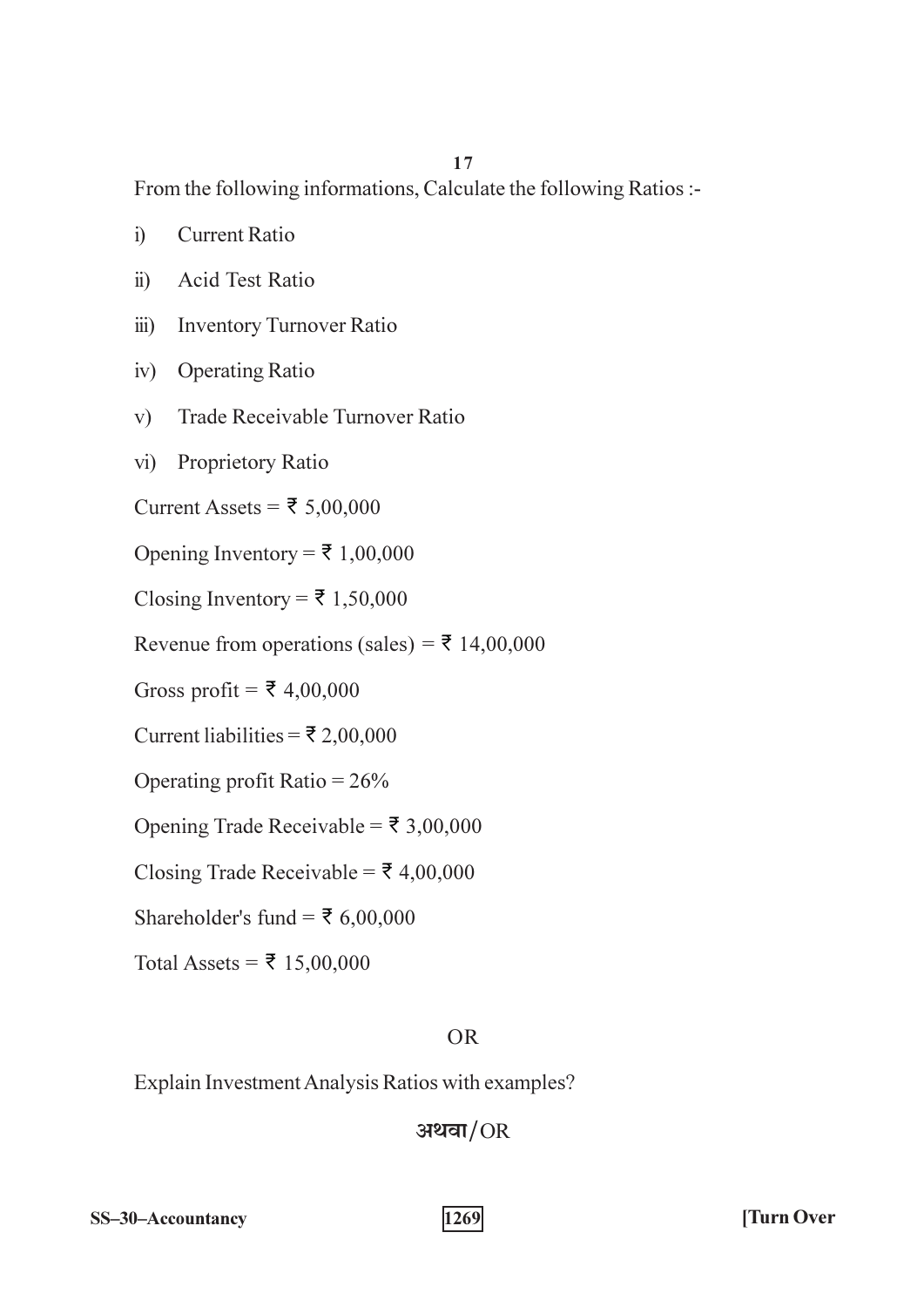### खण्ड – ब

### **SECTION - B**

| 24) एनालॉग कम्प्यूटर से आप क्या समझते हैं?                                                                        | $[1]$             |
|-------------------------------------------------------------------------------------------------------------------|-------------------|
| What do you mean by Analog Computer?                                                                              |                   |
| 25) एन्टीटी संबंध मॉडल क्या होता है?                                                                              | [1]               |
| What is Entity Relationship Model?                                                                                |                   |
| 26) एम. एस. एक्सेल स्प्रेडशीट के कोई दो महत्त्व बताइए।                                                            | $\lceil 2 \rceil$ |
| Give any two importances of MS Excel spreadsheet.                                                                 |                   |
| $(27)$ वर्कशीट में हम रोज़ और कॉलम का आकार किस प्रकार बढ़ा एवं घटा सकते हैं?                                      | $\lceil 2 \rceil$ |
| How can we resizing Rows and Columns in worksheet?                                                                |                   |
| 28) डेटाबेस मैनेजमेन्ट सिस्टम के कार्यों की व्याख्या कीजिए।                                                       | [4]               |
| Explain the functions of Database management system.                                                              |                   |
| 29) मैनुअल लेखा प्रणाली एवं कम्प्यूटरीकृत लेखा प्रणाली में अंतर स्पष्ट कीजिए। (कोई चार)                           | [4]               |
| State the point of differences between Manual Accounting system and Computerized<br>Accounting system. (Any four) |                   |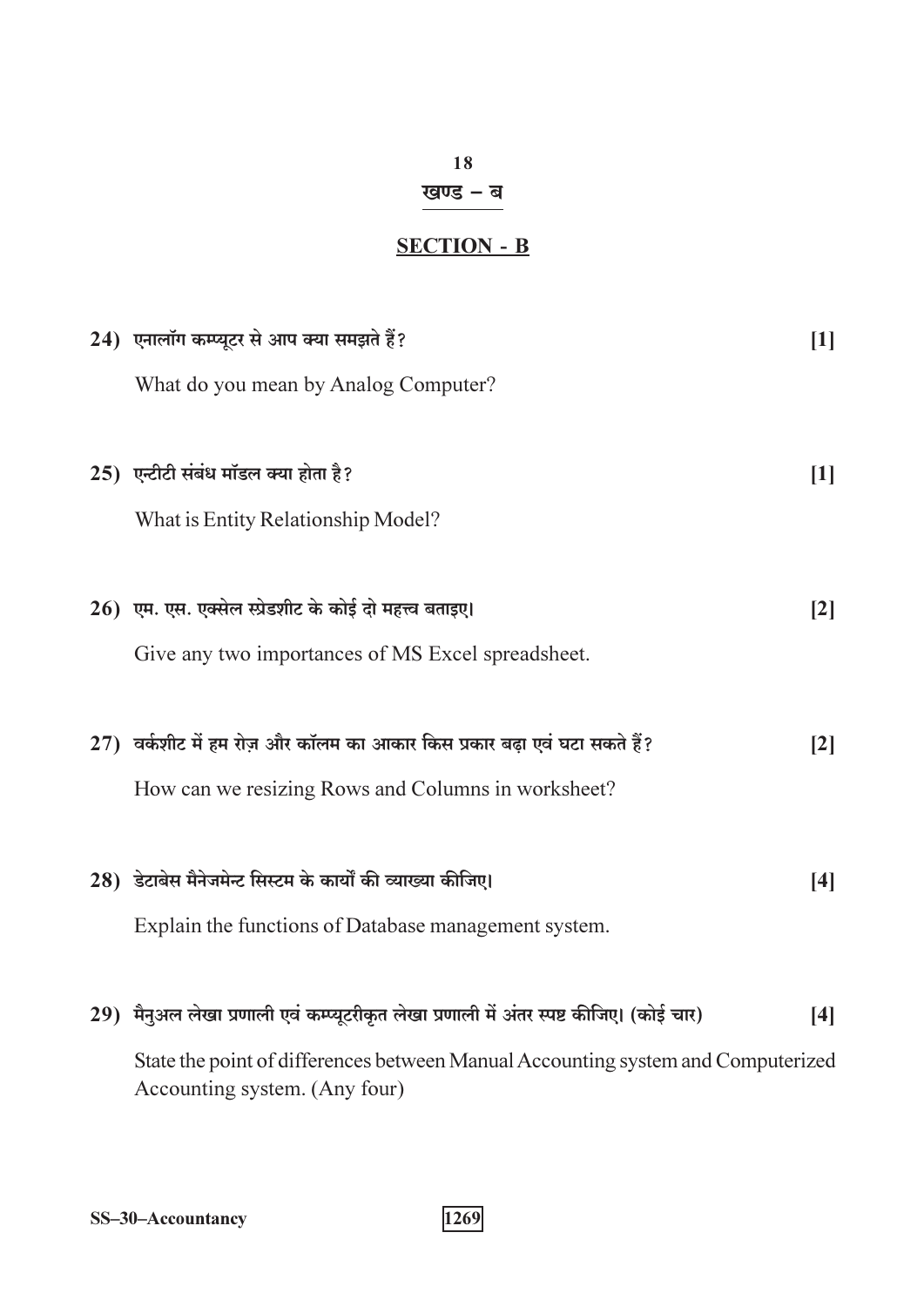- 30) निम्न फंक्शनस को उदाहरण देकर समझाइये।
	- $i)$ **PMT**
	- **PPMT**  $\ddot{\text{1}})$
	- $\dddot{\mathbf{m}}$ ) **IPMT**

#### अथवा

| एम. एस. एक्सल स्प्रेडशीट की विशेषताओं को समझाइये। |  |
|---------------------------------------------------|--|
|---------------------------------------------------|--|

Explain the following functions with suitable examples.

- **PMT**  $i)$
- **PPMT**  $\ddot{i}$ )
- $\dddot{\mathbf{m}}$ ) **IPMT**

### **OR**

Explain the features of MS Excel spreadsheet.

### $0000$

 $\overline{1269}$ 

 $[6]$